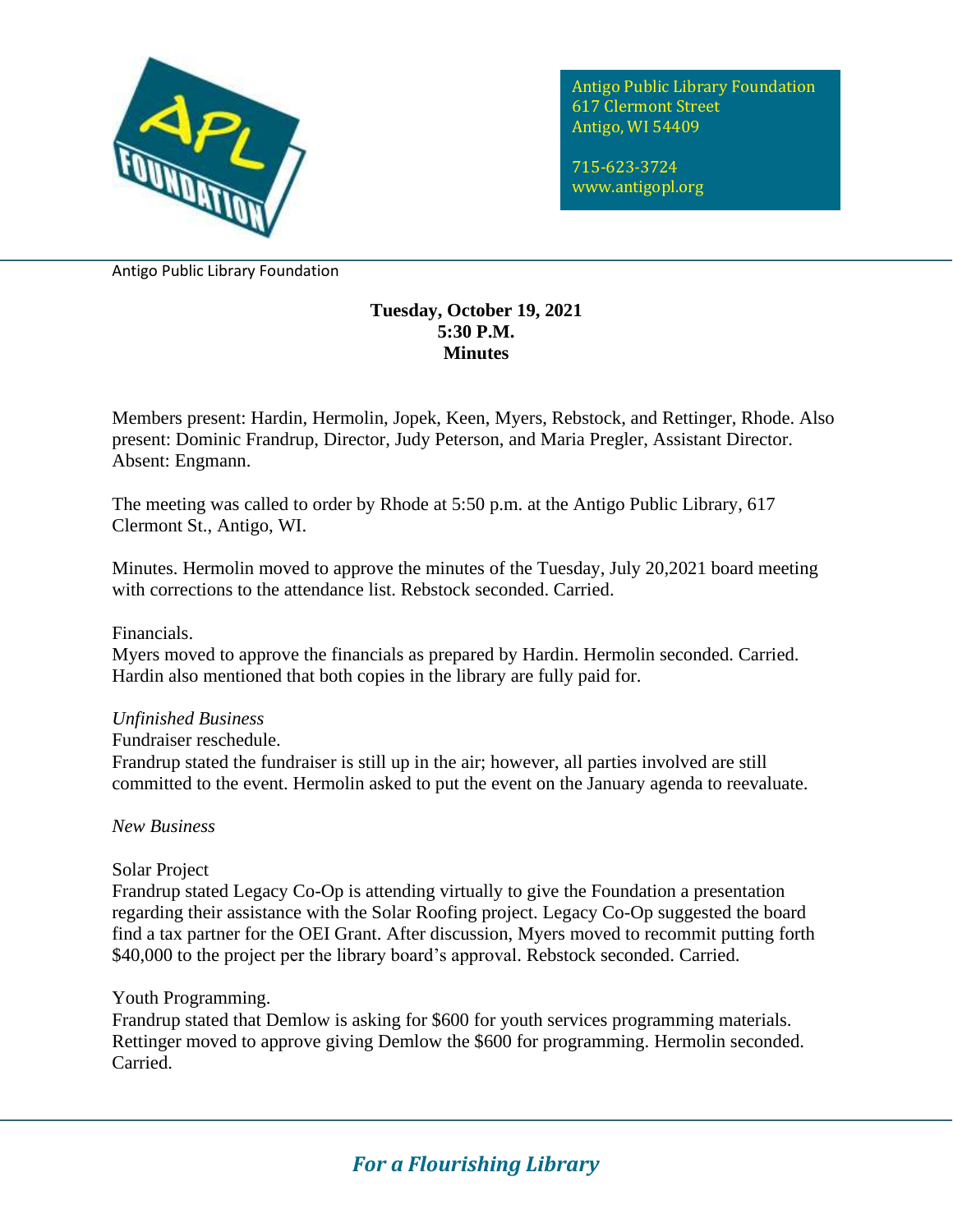

Antigo Public Library Foundation 617 Clermont Street Antigo, WI 54409

715-623-3724 www.antigopl.org

Storywalk banner.

Frandrup stated if there's going to be a story walk put up along the chainlink fence by the fairgrounds. He mentioned the library would like to put up Velcro banners with the story pages on them, as well as the logos for the library and Foundation. Frandrup stated he is asking for \$800 to cover the banners. Hermolin moved to approve giving \$800 for permanent banners. Myers second. Jopek apposed. Carried.

## Electric Vehicle Grant

Frandrup stated he needs permission from the Foundation to apply for the 2023 electric vehicle grant. Hermolin moved to approve applying for the EV grant. Rebstock seconded. Carried.

### Capital Project Fundraising.

Frandrup stated if the grant goes through, a fundraising committee will be needed.

### Fundraising.

Frandrup stated he would like the Foundation to prioritize funding projects. The board agreed that the solar project should be at the top, seconded by the digitization project.

#### AWE computers.

Frandrup stated that the early literacy computers are no longer in working order. The code to replace both computers would be no more than \$6,100. Hardin moved to approve the purchase of two new AWE computers. Myers seconded. Jopek apposed. Carried.

#### Recruitment of new members.

Rhode mentioned he has a few people in mind to fill his position on the board and Pregler has agreed to assist him. Rettinger suggested Mary Griffin as a possible new recruit.

Planning for the Future of the Foundation. No discussion was held.

# Second Person on Financial Documents

Frandrup suggested adding a second person to the financial accounts to sign for various needs. Hardin stated he thought Hermolin was also on the accounts, but that he would double check that.